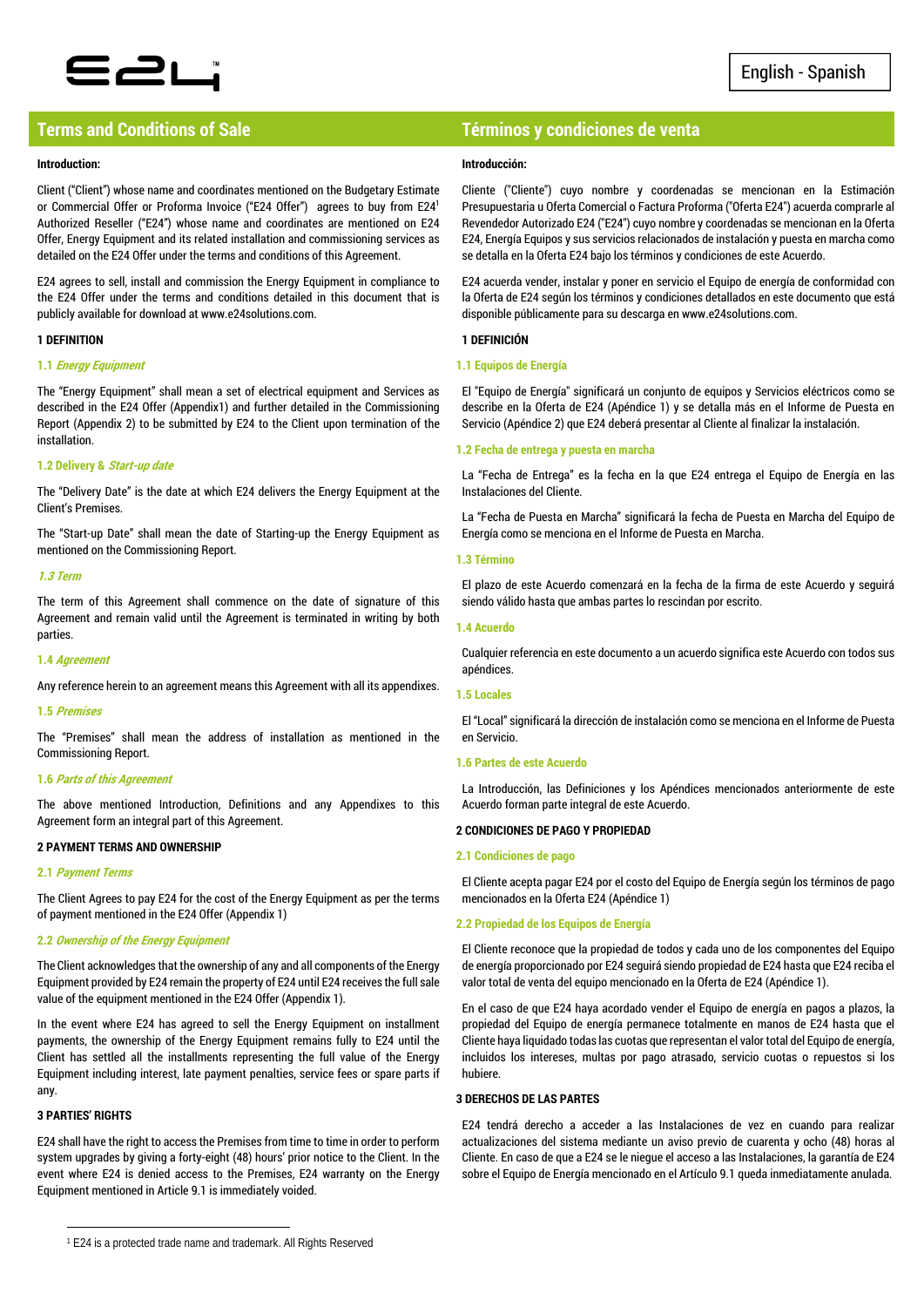## E2L

#### **4 DUTIES OF EACH PARTY**

#### **4.1 Duties of E24**

### (a) Availability of spare parts:

E24 must keep the most commonly damaged spare parts in stock to replace or repair failed components for a period of 8 years from the Commissioning date after which E24 will bear no responsibility for the availability of such parts. In the event where the Energy Equipment require spare parts that E24 doesn't hold in stock, E24 is under no obligation to replace the Energy Equipment of any part of it with new ones until spare parts are received from the supplier. The Client must allow sufficient time for E24 to order the spare parts and repair the equipment under best effort basis.

E24 must keep available spare parts to replace or repair failed components for a period of 5 years from the Commissioning date after which E24 will bear no responsibility for the availability of such parts. E24 has the right to install alternative parts provided the performance of the Energy Equipment is not altered.

#### b) Responsiveness:

E24 must respond to Client's request for service within 1 business day within business hours, while repairs must be started within a maximum of 3 business days from the date of request of service provided that the required spare parts are available.

E24 may bill extra fees for Clients requesting a faster service or service beyond business hours.

Client must request service in writing by e-mail or any other written way evidencing the date and time of request of service, and mentioning his contract number and the nature of the issue. Verbal or incomplete request of service may be rightfully rejected by E24 with no possible right of claim or recourse for the Client. E24 reserves the right to deny service to Clients who have unpaid bills outstanding for more than 30 days.

#### c) Insurance:

If the Client has purchased the Energy Equipment on credit or has rented the Energy Equipment, the Client must insure the Energy Equipment for the value of the Energy Equipment as mentioned on the E24 Offer against natural disasters, water damage and fire. In the event of a natural disaster (earthquake or extreme wind), liquid infiltration or fire causing damage or malfunction of the Energy Equipment, the Client will be responsible to pay E24 upfront for the repair costs before E24 can proceed to repair the Energy Equipment. This upfront payment is irrespective to whether or not the Client receives compensation from his insurance company.

#### **4.2 Duty of Client**

#### (a) On-time payment:

Under no circumstance(s) will the Client be entitled to hold the due payment or the payment of an outstanding and mature promissory note payable to E24 even in the case where the Energy Equipment is partially or totally out of order.

In the event where E24 agreed to sell the Energy Equipment to the Client through several installments, Client acknowledges and agrees that in the event where the Client is late to pay any installment, all the remaining payments or promissory notes become mature and due immediately without further notice or legal action. In addition, a fixed 50USD late payment fee will be charged to the Client for each delayed payment of promissory note or payment due, in addition to late payment interest of 12% compounded annually from the due date of the payment or the promissory note.

If a Client makes a partial payment or down payment as deposit on an E24 Offer, this partial payment confirms the order as a final and irrevocable sale transaction between E24 and the Client. This partial payment cannot be claimed back by Client for reimbursement should the Client decide to cancel the order after ten (10) calendar days from the payment reception in E24 bank account. Client agrees that E24 will forfeit any down payment made by Client to E24 systematically upon cancelation of the transaction by Client should it occur after the above mentioned 10 days. The E24 offer will also be deemed cancelled systematically should the Client fail to honor the remaining balance payments due to E24 on the E24 offer as agreed with E24.

The Client acknowledges that upon making an advance payment on an E24 Offer, he has entered into a final and irrevocable contractual obligation with E24 to pay the

#### **4 DEBERES DE CADA PARTE**

#### **4.1 Deberes de E24**

#### (a) Disponibilidad de repuestos:

E24 debe mantener en stock las piezas de repuesto dañadas con mayor frecuencia para reemplazar o reparar los componentes defectuosos durante un período de 8 años a partir de la fecha de puesta en servicio, después de lo cual E24 no será responsable de la disponibilidad de dichas piezas. En el caso de que el Equipo de energía requiera piezas de repuesto que E24 no tenga en stock, E24 no tiene la obligación de reemplazar el Equipo de energía por piezas nuevas hasta que se reciban las piezas de repuesto del proveedor. El Cliente debe dar tiempo suficiente para que E24 ordene las piezas de repuesto y repare el equipo en la mejor forma posible.

E24 debe mantener repuestos disponibles para reemplazar o reparar componentes defectuosos durante un período de 5 años a partir de la fecha de puesta en servicio, después de lo cual E24 no será responsable de la disponibilidad de dichos repuestos. E24 tiene derecho a instalar piezas alternativas siempre que no se altere el rendimiento del Equipo de Energía.

#### b) Capacidad de respuesta:

E24 debe responder a la solicitud de servicio del Cliente dentro de 1 día hábil dentro del horario comercial, mientras que las reparaciones deben iniciarse dentro de un máximo de 3 días hábiles a partir de la fecha de la solicitud de servicio siempre que los repuestos requeridos estén disponibles.

E24 puede facturar tarifas adicionales a los Clientes que soliciten un servicio más rápido o un servicio fuera del horario comercial.

El cliente debe solicitar el servicio por escrito por correo electrónico o cualquier otro medio escrito que acredite la fecha y hora de la solicitud del servicio, y mencionando su número de contrato y la naturaleza del problema. La solicitud de servicio verbal o incompleta puede ser legítimamente rechazada por E24 sin posibilidad de reclamación o recurso para el Cliente. E24 se reserva el derecho de denegar el servicio a Clientes que tengan facturas pendientes de pago por más de 30 días.

#### c) Seguro:

Si el Cliente ha comprado el Equipo de energía a crédito o ha alquilado el Equipo de energía, el Cliente debe asegurar el Equipo de energía por el valor del Equipo de energía como se menciona en la Oferta E24 contra desastres naturales, daños por agua e incendios. En caso de desastre natural (terremoto o viento extremo), infiltración de líquidos o incendio que provoque daños o mal funcionamiento del Equipo de Energía Sin embargo, el Cliente será responsable de pagar a E24 por adelantado los costos de reparación antes de que E24 pueda proceder a reparar el Equipo de Energía. Este pago por adelantado es independiente de si el Cliente recibe o no una compensación de su compañía de seguros.

#### **4.2 Deber del Cliente**

#### (a) Pago a tiempo:

Bajo ninguna circunstancia el Cliente tendrá derecho a retener el pago debido o el pago de un pagaré pendiente y vencido a nombre de E24 incluso en el caso de que el Equipo de Energía esté parcial o totalmente fuera de servicio.

En caso de que E24 acordara vender el Equipo de Energía al Cliente en varias cuotas, el Cliente reconoce y acepta que en caso de que el Cliente se atrase en el pago de cualquier cuota, todos los pagos restantes o pagarés vencen y vencen inmediatamente sin más notificación o acción legal. Además, se le cobrará al Cliente un cargo fijo por pago atrasado de 50 USD por cada pago atrasado del pagaré o pago adeudado, además del interés por pago atrasado del 12 % compuesto anualmente a partir de la fecha de vencimiento del pago o del pagaré.

Si un Cliente realiza un pago parcial o pago inicial como depósito en una Oferta de E24, este pago parcial confirma el pedido como una transacción de venta final e irrevocable entre E24 y el Cliente. Este pago parcial no puede ser reclamado por el Cliente para su reembolso si el Cliente decide cancelar el pedido después de diez (10) días naturales desde la recepción del pago en la cuenta bancaria E24. El Cliente acepta que E24 perderá cualquier pago inicial realizado por el Cliente a E24 sistemáticamente tras la cancelación de la transacción por parte del Cliente en caso de que ocurra después de los 10 días mencionados anteriormente. La oferta de E24 también se considerará cancelada sistemáticamente si el Cliente no cumple con los pagos del saldo restante adeudado a E24 en la oferta de E24 según lo acordado con E24.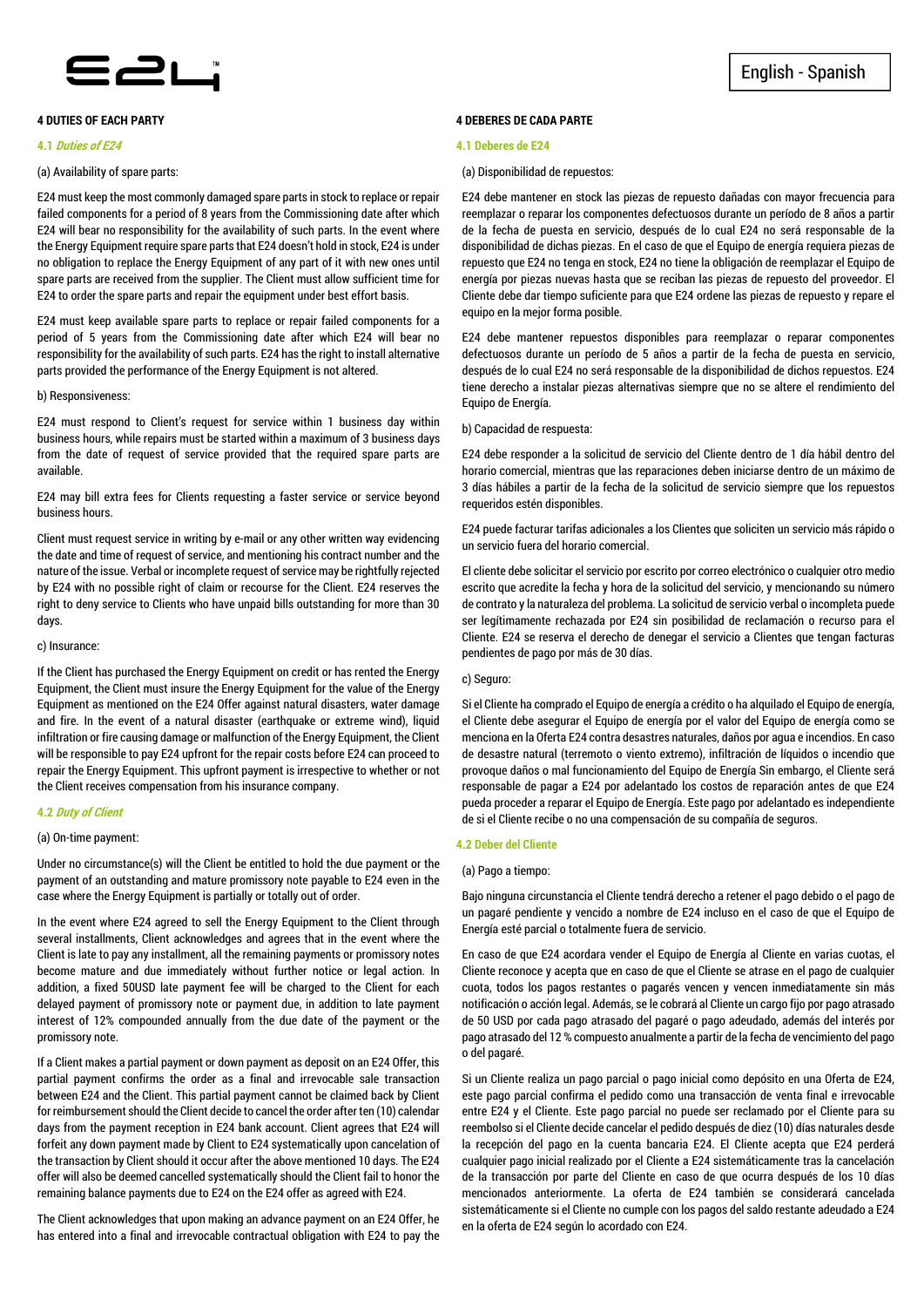

remaining balance due on the E24 Offer. In the event where Client requests the cancellation of a confirmed transaction, E24 will be in its full rights to claim the remaining balance owing through the competent courts.

(b) Receiving the initial training for operating the Energy Equipment:

The Client agrees to give his full attention to the training session provided by E24 describing how to operate the Energy Equipment. In the event where the Client refuses to receive the training to the full satisfaction of E24' technician(s), E24 will have the right to void the warranty on the Energy Equipment and refuse servicing the Energy Equipment until the Client has received the training to the satisfaction of E24' technicians(s).

#### (c) Signing the Commissioning Report:

Upon completion of the installation of the Energy Equipment, E24' technicians will demonstrate the good operation of the Energy Equipment to the Client. Once the Energy Equipment is fully operational, the Client will be handed a Commissioning Report (Appendix 2) to sign it in order to evidence the reception of the Energy Equipment in full operation at the Start-up date. If the Client is not available at the time of the installation and commissioning, E24 Technician shall call the Client to notify the latter that the Commissioning is executed and the Client acknowledges that the Commissioning report is deemed completed and agreed upon.

In the event where the Client refuses to sign the commissioning report or decides that he no longer wants to proceed with the Installation of the Energy Equipment or wishes to cancel the installation of the Energy Equipment as per the agreed upon E24 Offer (Appendix 1), without giving E24 the chance to rectify any anomaly or defect, the Client and E24 mutually agree to cancel the transaction and Client must pay 90% of the E24 Offer (Appendix1) to E24 as cancellation fees which become immediately due when Client requests the cancellation or acts in a manner to delay or object the installation of the Energy Equipment.

By paying the balance related to the Energy Equipment or by signing the promissory notes for the complete balance of the Energy Equipment, the Client waives his obligation to sign on the Commissioning Report and provides his final approval on the Energy Equipment received.

#### **5 ASSIGNMENTS**

Client shall not have the right to assign the Agreement or any of its rights and privileges hereunder to any third party without the prior written consent of E24.

#### **6 INTEGRATION OF AGREEMENT**

This Agreement constitutes the entire Agreement between the parties with reference to the subject matter hereof and supersedes all prior negotiations, understandings, representations and agreements, if any. Each of the parties acknowledges that it is entering into this Agreement as a result of its own personal will and not as a result of any representations of any other party not contained herein.

#### **7 CONFIDENTIALITY**

E24 and Client agree to maintain in strict confidence any and all information related to the terms and conditions of this Agreement.

E24 and Client further agree that all information, documents, technology and Energy Equipment provided to Client under this Agreement are confidential, including but not limited to formulas, systems, presentations, compilation, devices, concepts, techniques, marketing and commercial strategies, processes, or any matter which is not generally known to the public and either derives economic value, actual or potential, from not being generally known.

#### **8 REVERSE ENGINEERING AND TEMPERING**

Client undertakes not to attempt to and not authorize anyone to attempt to reverse engineer, copy, or take pictures of the Energy Equipment sold to Client under this Agreement.

In the event where the Energy Equipment fails to operate normally and upon inspection of the Equipment it became clear to E24 that the damage is due to a mechanical abuse (equipment drop or intentional damage) caused by the Client, or negligence, tempering, alteration or modification in any way and in the case of unauthorized subleasing, transportation and/ or sharing, then E24 reserves the right to forfeit the Warranty and terminate this Agreement with no further notice or

El Cliente reconoce que al realizar un pago por adelantado en una Oferta E24, ha contraído una obligación contractual final e irrevocable con E24 de pagar el saldo restante adeudado en la Oferta E24. En caso de que el Cliente solicite la cancelación de una transacción confirmada, E24 estará en pleno derecho de reclamar el saldo restante adeudado a través de los tribunales competentes.

(b) Recibir el entrenamiento inicial para operar el Equipo de Energía:

El Cliente acepta prestar toda su atención a la sesión de capacitación proporcionada por E24 que describe cómo operar el Equipo de Energía. En caso de que el Cliente se niegue a recibir la capacitación a plena satisfacción de los técnicos de E24, E24 tendrá derecho a anular la garantía del Equipo de energía y negarse a realizar el mantenimiento del Equipo de energía hasta que el Cliente haya recibido la capacitación para la satisfacción de los técnicos de E24'.

(c) Firma del Informe de Puesta en Servicio:

Al finalizar la instalación del Equipo de Energía, los técnicos de E24 demostrarán el buen funcionamiento del Equipo de Energía al Cliente. Una vez que el Equipo de Energía esté en pleno funcionamiento, se le entregará al Cliente un Informe de Puesta en Servicio (Anexo 2) para que lo firme a fin de acreditar la recepción del Equipo de Energía en pleno funcionamiento a la fecha de Puesta en Marcha. Si el Cliente no está disponible en el momento de la instalación y puesta en marcha, el Técnico de E24 llamará al Cliente para notificarle que la Puesta en marcha se ha ejecutado y el Cliente reconoce que el informe de Puesta en marcha se considera completado y acordado.

En caso de que el Cliente se niegue a firmar el informe de puesta en servicio o decida que ya no quiere continuar con la Instalación del Equipo de Energía o desea cancelar la instalación del Equipo de Energía según la Oferta E24 acordada (Apéndice 1), sin dar a E24 la oportunidad de rectificar cualquier anomalía o defecto, el Cliente y E24 acuerdan mutuamente cancelar la transacción y el Cliente debe pagar el 90% de la Oferta de E24 (Apéndice 1) a E24 como tarifas de cancelación que vencen inmediatamente cuando el Cliente solicita la cancelación o actúa de manera que retrase u objete la instalación del Equipo de Energía.

Al pagar el saldo relacionado con el Equipo Energético o al firmar los pagarés por el saldo completo del Equipo Energético, el Cliente renuncia a su obligación de firmar el Informe de Puesta en Servicio y proporciona su aprobación final sobre el Equipo Energético recibido.

#### **5 ASIGNACIONES**

El Cliente no tendrá derecho a ceder el Acuerdo ni ninguno de sus derechos y privilegios en virtud del presente a ningún tercero sin el consentimiento previo por escrito de E24.

#### **6 INTEGRACIÓN DEL ACUERDO**

Este Acuerdo constituye el Acuerdo completo entre las partes con referencia al objeto del mismo y reemplaza todas las negociaciones, entendimientos, representaciones y acuerdos anteriores, si los hubiere. Cada una de las partes reconoce que está celebrando este Acuerdo como resultado de su propia voluntad personal y no como resultado de ninguna representación de cualquier otra parte no contenida en este documento.

#### **7 CONFIDENCIALIDAD**

E24 y el Cliente acuerdan mantener en estricta confidencialidad cualquier d toda la información relacionada con los términos y condiciones de este Acuerdo.

E24 y el Cliente también acuerdan que toda la información, los documentos, la tecnología y el Equipo de energía proporcionados al Cliente en virtud de este Acuerdo son confidenciales, lo que incluye, entre otros, fórmulas, sistemas, presentaciones, compilación, dispositivos, conceptos, técnicas, estrategias comerciales y de marketing, procesos, o cualquier asunto que no sea generalmente conocido por el público y que derive valor económico, real o potencial, de no ser generalmente conocido.

#### **8 INGENIERÍA INVERSA Y TEMPLADO**

El Cliente se compromete a no intentar ni autorizar a nadie a intentar realizar ingeniería inversa, copiar o tomar fotografías del Equipo de energía vendido al Cliente en virtud de este Acuerdo.

En el caso de que el Equipo de energía no funcione normalmente y tras la inspección del Equipo quedó claro para E24 que el daño se debe a un abuso mecánico (caída del equipo o daño intencional) causado por el Cliente, o negligencia, maltrato, alteración o modificación de cualquier forma y en el caso de subarrendamiento, transporte y/o uso compartido no autorizado, entonces E24 se reserva el derecho de perder la Garantía y rescindir este Acuerdo sin previo aviso o compensación al Cliente y sin la intervención de un tribunal de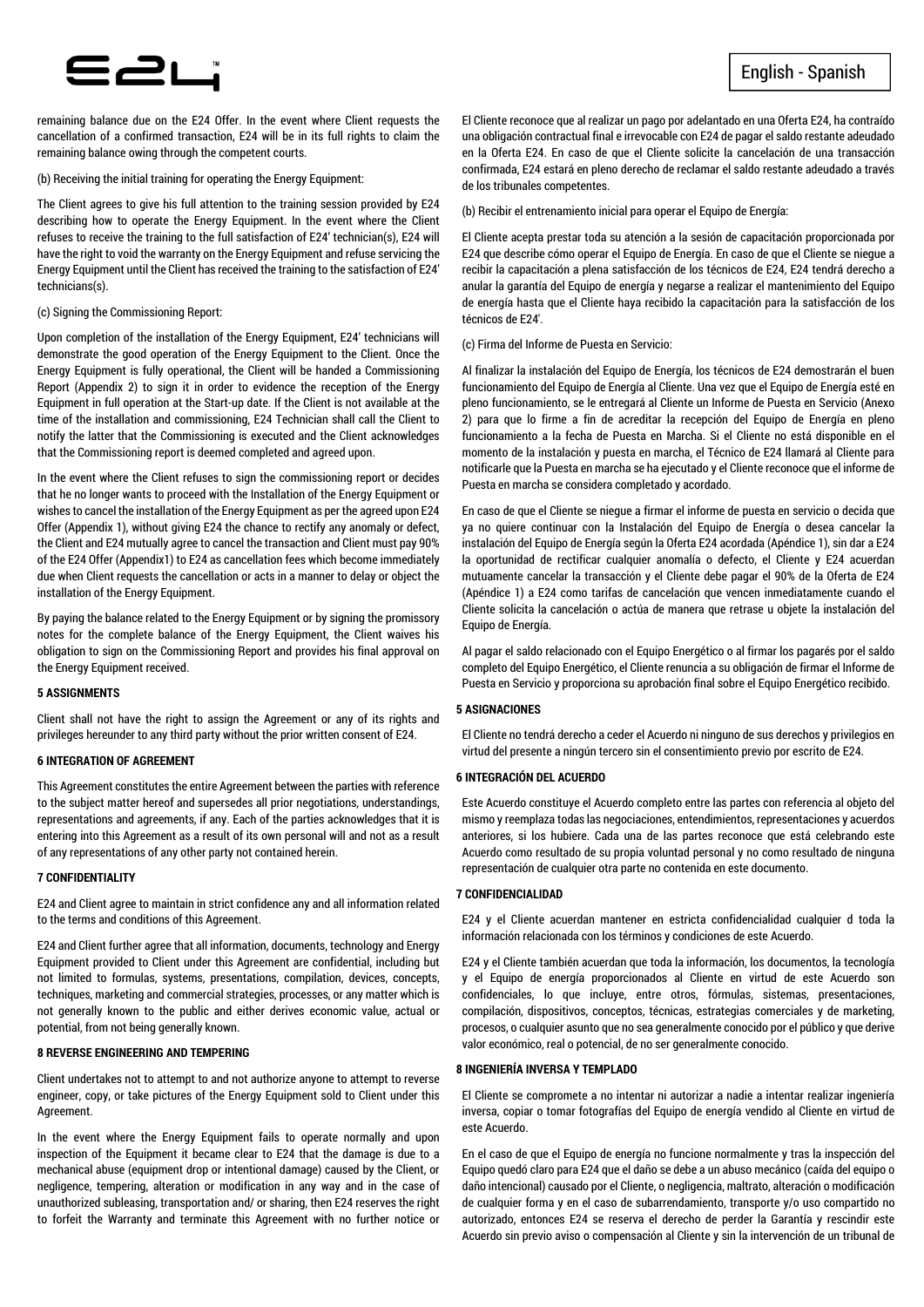

compensation to the Client and without the intervention of a court of law.

#### **9 DISCLAIMERS**

#### **9.1 Energy Equipment Warranty**

E24 offers technology solutions composed of a number of products connected together on which E24 offer different warranty terms. Unless specified otherwise on the E24 Offer, these products are covered by default with a standards 2-year manufacturing warranty that takes effect on the Start-up date.

E24 obligation under this warranty is limited to repairing or replacing, at its own sole discretion, any such defective part as long as the defect is not due to normal tear and wear or normal equipment decay (rust or oxidation).

Warranty is void if the Client attempts to modify the Energy Equipment or any of its components, reprogram it, open it, modify it in any way, replace or add any part to it without the knowledge and physical presence of E24' authorized technician(s). Warranty is also void if Client delays the payment of any of E24 service or spare parts bills for more than 30 days.

Certain Batteries, Inverters, Solar panels etc. may be covered with a longer or different warranty program (refer to individual warranty forms for products with special or longer warranty terms) supplied separately.

#### **9.2 Water Leakage Warranty**

E24 installs solar panels on the roof of buildings and structures in a manner to avoid any interference with the surface of the building and structure. E24 may when necessary use professional grade and specially designed accessories to safely connect the solar panels to the surface of the building. Under such case E24 offers a 2 year (starting on start-up date) water leakage warranty to cover the cost of repairing or replacing at its sole option such accessories in addition to the costs of fixing the water leakage. To claim for water leakage warranty, Client should submit an official report issued by an expert appointed by the local court in his/her country confirming that the water leakage resulted from either manufacturing defects in the solar accessories or erroneous installation (damages due to any other causes are not covered). Upon reception of the above mentioned expert report E24 may at its sole option reimburse the Client for the estimated cost of repair or appoint a contractor to do the job. The water leakage warranty maximum liability on E24 is limited to 3% of the total amount received by E24. Under no circumstances E24 will be responsible for water leakage that are not 100% proven to result from the Energy Equipment or a deficiency in their installation.

#### **9.3 Energy Generation Warranty**

E24 may for specific solar projects issue an Energy Generation Warranty by mentioning clearly on the Proforma Invoice "Energy Generation Warranty" followed by a number that mentions the minimum energy in KWh that E24 commits to produce at the Premises (Energy Commitment Value) for the first year staring on Start-up day conditional to the following:

- Reception of an official claim issued by a solar expert appointed by the court in the jurisdiction of the Client showing the actual energy generated by the Energy Equipment in KWh for the first 12 consecutive months starting on Startup Date and the method and source of data used to collect such information.
- A logging graph showing data every 1 second confirming that the utility supply or the generator supply was never interrupted during the 12 consecutive months mentioned in the claim above.
- A logging graph showing data every 1 second confirming that the load power in KW was never under the maximum size of the solar equipment installed.
- A logging graph showing data every 1 second showing the power generated from each solar inverter installed at the Premises.

Upon reception of all the above documents E24 will have 90 days to reply with a report that either approves or dismiss the claim. In the event where E24 approves the claim, E24 commits to issue a credit note for an amount equal to 3US\$ Cents multiplied by the difference between the Energy Commitment Value and the actual energy produced by E24 inverters).

The above warranty is automatically voided under the following conditions:

- E24 detects tempering on any of the Energy Equipment.
- Damage to the Energy Equipment has occurred during the period

#### justicia.

#### **9 EXENCIONES DE RESPONSABILIDAD**

#### **9.1 Garantía de equipos de energía**

E24 ofrece soluciones tecnológicas compuestas por una serie de productos conectados entre sí en los que E24 ofrece diferentes términos de garantía. A menos que se especifique lo contrario en la Oferta E24, estos productos están cubiertos de manera predeterminada con una garantía de fabricación estándar de 2 años que entra en vigencia en la fecha de puesta en marcha.

La obligación de E24 bajo esta garantía se limita a reparar o reemplazar, a su exclusivo criterio, cualquier pieza defectuosa, siempre que el defecto no se deba al desgaste normal o al deterioro normal del equipo (herrumbre u oxidación).

La garantía queda anulada si el Cliente intenta modificar el Equipo de energía o cualquiera de sus componentes, reprogramarlo, abrirlo, modificarlo de cualquier forma, reemplazarlo o agregarle alguna pieza sin el conocimiento y la presencia física de los técnicos autorizados de E24. ). La garantía también quedará anulada si el Cliente retrasa el pago de cualquiera de las facturas de servicio o piezas de repuesto de E24 durante más de 30 días.

Ciertas baterías, inversores, paneles solares, etc. pueden estar cubiertos por un programa de garantía más largo o diferente (consulte los formularios de garantía individuales para productos con plazos de garantía especiales o más largos) suministrados por separado.

#### **9.2 Garantía de fuga de agua**

E24 instala paneles solares en el techo de edificios y estructuras para evitar cualquier interferencia con la superficie del edificio y la estructura. E24 puede, cuando sea necesario, utilizar accesorios de calidad profesional y especialmente diseñados para conectar de forma segura los paneles solares a la superficie del edificio. En tal caso, E24 ofrece una garantía de fuga de agua de 2 años (a partir de la fecha de inicio) para cubrir el costo de reparar o reemplazar, a su exclusivo criterio, dichos accesorios, además de los costos de reparar la fuga de agua. Para reclamar la garantía por fuga de agua, el Cliente deberá presentar un informe oficial emitido por un perito designado por el tribunal local de su país que confirme que la fuga de agua se debió a defectos de fabricación en los accesorios solares o a una instalación errónea (daños debidos a cualquier otro causas no están cubiertas). Al recibir el informe pericial antes mencionado, E24 puede, a su entera discreción, reembolsar al Cliente el costo estimado de la reparación o designar a un contratista para que haga el trabajo. La responsabilidad máxima de la garantía de fugas de agua en E24 está limitada al 3% del monto total recibido por E24. En ningún caso E24 será responsable de fugas de agua que no estén 100% probadas como consecuencia de los Equipos Energéticos o de una deficiencia en su instalación.

#### **9.3 Garantía de generación de energía**

E24 puede para proyectos solares específicos emitir una Garantía de Generación de Energía mencionando claramente en la Factura Proforma "Garantía de Generación de Energía" seguido de un número que menciona la energía mínima en KWh que E24 se compromete a producir en las Instalaciones (Valor de Compromiso de Energía) para el primer año a partir del día de puesta en marcha condicionado a lo siguiente:

 Recepción de un reclamo oficial emitido por un experto solar designado por el tribunal en la jurisdicción del Cliente que muestre la energía real generada por el Equipo de Energía en KWh durante los primeros 12 meses consecutivos a partir de la Fecha de Puesta en Marcha y el método y fuente de datos utilizados para recopilar dicha información.

 Un gráfico de registro que muestre datos cada 1 segundo que confirme que el suministro del servicio público o del generador nunca se interrumpió durante los 12 meses consecutivos mencionados en el reclamo anterior.

 Un gráfico de registro que muestra datos cada 1 segundo que confirma que la potencia de carga en KW nunca estuvo por debajo del tamaño máximo del equipo solar instalado.

 Un gráfico de registro que muestra datos cada 1 segundo que muestra la energía generada por cada inversor solar instalado en las instalaciones.

Tras la recepción de todos los documentos anteriores, E24 tendrá 90 días para responder w con un informe que aprueba o desestima la reclamación. En caso de que E24 apruebe el reclamo, E24 se compromete a emitir una nota de crédito por un monto igual a 3 US\$ Cents multiplicado por la diferencia entre el Valor de Compromiso de Energía y la energía real producida por los inversores E24).

La garantía anterior se anula automáticamente en las siguientes condiciones: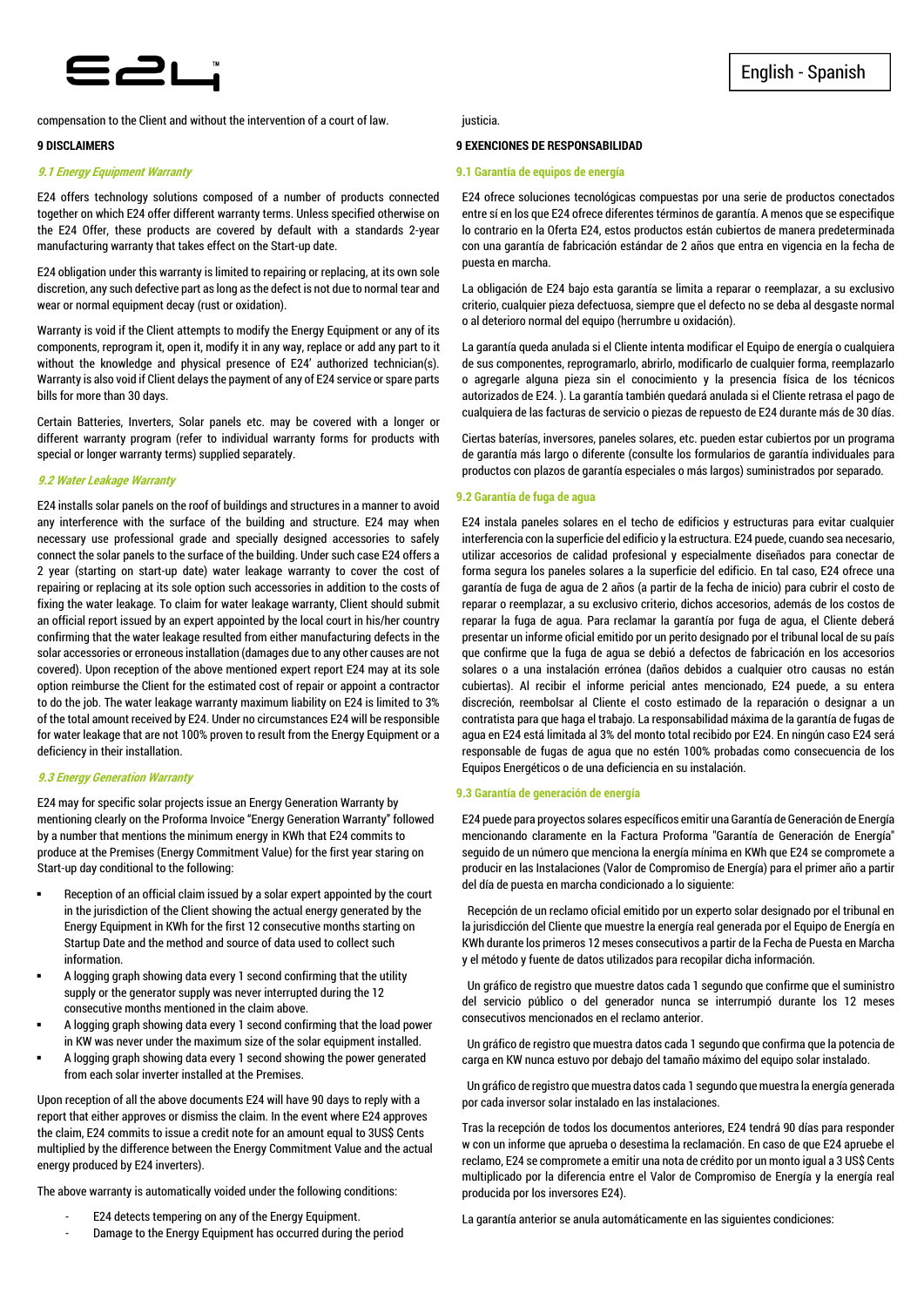claimed and was due to circumstances outside E24 control (for example over temperature in the inverter rooms, lightning, surges, returned power, electric network short circuits or erroneous electric connections etc…)

#### **9.4 Loss of Performance**

3, 21

The Energy Equipment sold to Client was designed at the time of issuance of the E24 Offer (Appendix1). Any changes to the Energy Equipment at the Premises including but not limited to change of the load, solar exposure, availability of electricity from the grid, quality of the available local generator or any other parameter(s) affecting the performance of the Energy Equipment is not the responsibility of E24 and may not give rise to any claim by the Client.

#### **9.5 Liability**

E24 does not provide equipment replacement during the period of time under which the Energy Equipment is being repaired and is not liable for any costs, such as lost profits or revenue, loss of equipment, loss of use of equipment, loss of software, loss of data, costs of substitutes, claims by third parties, or otherwise.

Client agrees that for any liability related to the purchase of Energy Equipment or services, E24 is not liable or responsible for any amount of damages above the aggregate dollar amount paid by client for the purchase of products and/or services under this Agreement. The foregoing limitations apply regardless of the cause or circumstances giving rise to such loss, damage or liability, even if such loss, damage or liability is based on negligence or other torts or breach of contract.

Neither E24 nor client may institute any action in any form arising out of this Agreement more than eighteen (18) months after the cause of action has arisen.

#### **10 MISCELLANEOUS**

#### **10.1 Construction and Interpretation**

(a) This Agreement is to be construed in accordance with the laws of the country of the selling party mentioned on the E24 Offer.

Any dispute, controversy or claim arising out of, or relating to this Agreement shall be decided by the competent court of the country of the selling party mentioned on the E24 Offer.

(b) The titles and subtitles of the various sections and paragraphs of this Agreement are inserted for convenience and shall not be deemed to affect the meaning or construction of any of the terms, provisions, covenants and conditions of this Agreement.

(c) The language in all parts of this Agreement shall in all cases be construed simply according to its fair meaning and not strictly for or against either party.

(d) It is agreed that if any provision of this Agreement is capable of two constructions, one of which would render the provision void and the other of which would render the provision valid, then the provision shall have the meaning which renders it valid.

#### **10.2 Notices**

 Any notice or consent required by this Agreement shall be in writing and either personally delivered or mailed by registered or certified mail, or e-mailed with a proof of delivery, to such party at its address specified in Appendix 1 or to such other address as such party may designate by notice given in accordance herewith. Such notices shall be deemed delivered on the date of receipt, or upon attempted delivery if acceptance of delivery is refused.

#### **10.3 Modifications and Waivers**

Neither this Agreement nor any provision thereof may be modified, waived, discharged or terminated orally, but only by a written document issued and signed by the both parties. A waiver of any provision by either party to this Agreement shall be valid only in the instance for which given and shall not be deemed continuing; further, any such waiver shall not be construed as a waiver of any other provision of this Agreement.

- E24 detecta templado en alguno de los Equipos de Energía.

- Se han producido daños en el Equipo de energía durante el período reclamado y se debieron a circunstancias fuera del control de E24 (por ejemplo, exceso de temperatura en las salas de inversores, rayos, sobretensiones, retorno de energía, cortocircuitos en la red eléctrica o conexiones eléctricas erróneas, etc.)

#### **9.4 Pérdida de rendimiento**

El Equipo de Energía vendido al Cliente fue diseñado en el momento de la emisión de la Oferta E24 (Apéndice 1). Cualquier cambio en el Equipo de Energía en las Instalaciones, incluidos, entre otros, el cambio de la carga, la exposición solar, la disponibilidad de electricidad de la red, la calidad del generador local disponible o cualquier otro parámetro que afecte el rendimiento del Equipo de Energía es no es responsabilidad de E24 y no podrá dar lugar a reclamación alguna por parte del Cliente.

#### **9.5 Responsabilidad**

E24 no proporciona el reemplazo del equipo durante el período de tiempo en el que el Equipo de energía está siendo reparado y no es responsable de ningún costo, como pérdida de ganancias o ingresos, pérdida de equipo, pérdida de uso del equipo, pérdida de software, pérdida de datos, costes de sustituciones, reclamaciones de terceros, u otros.

El cliente acepta que por cualquier responsabilidad relacionada con la compra de equipos o servicios de energía, E24 no es responsable de ninguna cantidad de daños por encima del monto total en dólares pagado por el cliente por la compra de productos y/o servicios en virtud de este Acuerdo. Las limitaciones anteriores se aplican independientemente de la causa o las circunstancias que den lugar a dicha pérdida, daño o responsabilidad, incluso si dicha pérdida, daño o responsabilidad se basa en negligencia u otros agravios o incumplimiento de contrato.

Ni E24 ni el cliente pueden iniciar ninguna acción de ninguna forma que surja de este Acuerdo más de dieciocho (18) meses después de que haya surgido la causa de la acción.

#### **10 VARIOS**

#### **10.1 Construcción e Interpretación**

(a) Este Acuerdo debe interpretarse de conformidad con las leyes del país de la parte vendedora mencionada en la Oferta E24.

Cualquier disputa, controversia o reclamo que surja de este Acuerdo o esté relacionado con él será decidido por el tribunal competente del país de la parte vendedora mencionada en la Oferta E24.

(b) Los títulos y subtítulos de las diversas secciones y párrafos de este Acuerdo se insertan por conveniencia y no se considerará que afecten el significado o la interpretación de cualquiera de los términos, disposiciones, convenios y condiciones de este Acuerdo.

(c) El lenguaje en todas las partes de este Acuerdo se interpretará en todos los casos simplemente de acuerdo con su justo significado y no estrictamente a favor o en contra de ninguna de las partes.

(d) Se acuerda que si cualquier disposición de este Acuerdo es susceptible de dos interpretaciones, una de las cuales anularía la disposición y la otra haría que la disposición fuera válida, entonces la disposición tendrá el significado que la hace válida.

#### **10.2 Avisos**

 Cualquier aviso o consentimiento requerido por este Acuerdo se hará por escrito y se entregará personalmente o se enviará por correo registrado o certificado, o se enviará por correo electrónico con un comprobante de entrega, a dicha parte en su dirección especificada en el Apéndice 1 o a cualquier otra dirección como dicha parte puede designar mediante notificación dada de conformidad con el presente. Dichos avisos se considerarán entregados en la fecha de recepción, o en el intento de entrega si se rechaza la aceptación de la entrega.

#### **10.3 Modificaciones y renuncias**

Ni este Acuerdo ni ninguna disposición del mismo pueden modificarse, renunciarse, cancelarse o rescindirse verbalmente, sino solo mediante un documento escrito emitido y firmado por ambas partes. Una renuncia a cualquier disposición por cualquiera de las partes de este Acuerdo será válida solo en el caso para el cual se proporcionó y no se considerará continua; además, dicha renuncia no se interpretará como una renuncia a cualquier otra disposición de este Acuerdo.